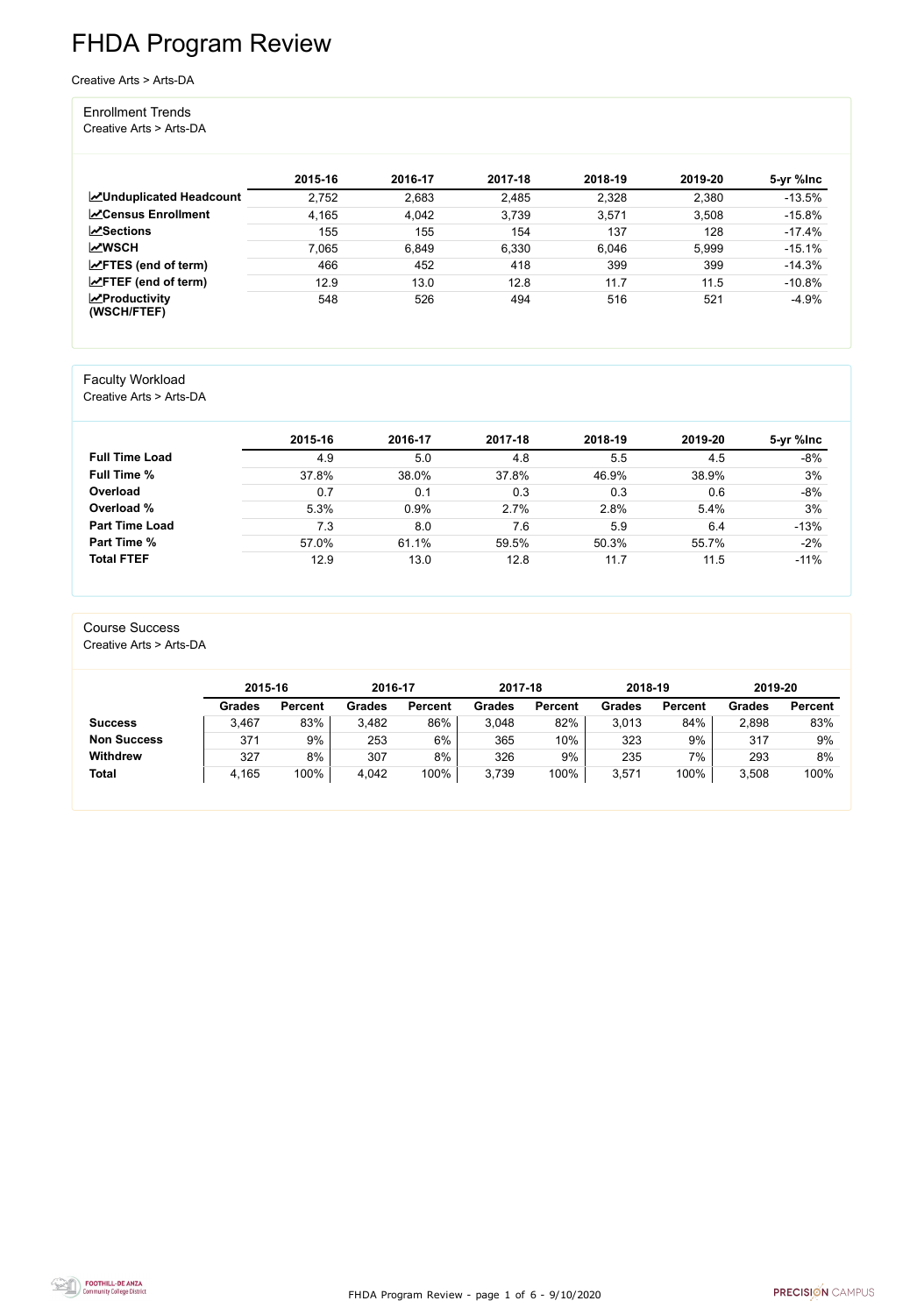FHDA Program Review - page 2 of 6 - 9/10/2020



#### Course Success for African American, Latinx, and Filipinx Students

#### Course Success for Asian, Native American, Pacific Islander, White, and Decline to State Students

|                    | 2015-16       |                | 2016-17       |                | 2017-18       |                | 2018-19       |                | 2019-20       |                |
|--------------------|---------------|----------------|---------------|----------------|---------------|----------------|---------------|----------------|---------------|----------------|
|                    | <b>Grades</b> | <b>Percent</b> | <b>Grades</b> | <b>Percent</b> | <b>Grades</b> | <b>Percent</b> | <b>Grades</b> | <b>Percent</b> | <b>Grades</b> | <b>Percent</b> |
| <b>Success</b>     | 962           | 78%            | 969           | 81%            | 896           | 78%            | 808           | 77%            | 763           | 75%            |
| <b>Non Success</b> | 155           | 13%            | 110           | 9%             | 138           | 12%            | 141           | 13%            | 138           | 14%            |
| <b>Withdrew</b>    | 109           | 9%             | 119           | 10%            | 116           | 10%            | 99            | 9%             | 114           | 11%            |
| <b>Total</b>       | ,226          | 100%           | 1,198         | 100%           | 1,150         | 100%           | 1.048         | 100%           | 1,015         | 100%           |
|                    |               |                |               |                |               |                |               |                |               |                |

|                    | 2015-16       |                | 2016-17       |                | 2017-18       |                | 2018-19       |                | 2019-20       |                |
|--------------------|---------------|----------------|---------------|----------------|---------------|----------------|---------------|----------------|---------------|----------------|
|                    | <b>Grades</b> | <b>Percent</b> | <b>Grades</b> | <b>Percent</b> | <b>Grades</b> | <b>Percent</b> | <b>Grades</b> | <b>Percent</b> | <b>Grades</b> | <b>Percent</b> |
| <b>Success</b>     | 2,505         | 85%            | 2,513         | 88%            | 2,152         | 83%            | 2,205         | 87%            | 2,135         | 86%            |
| <b>Non Success</b> | 216           | 7%             | 143           | 5%             | 227           | 9%             | 182           | 7%             | 179           | 7%             |
| <b>Withdrew</b>    | 218           | 7%             | 188           | 7%             | 210           | 8%             | 136           | 5%             | 179           | 7%             |
| <b>Total</b>       | 2,939         | 100%           | 2,844         | 100%           | 2,589         | 100%           | 2,523         | 100%           | 2,493         | 100%           |
|                    |               |                |               |                |               |                |               |                |               |                |

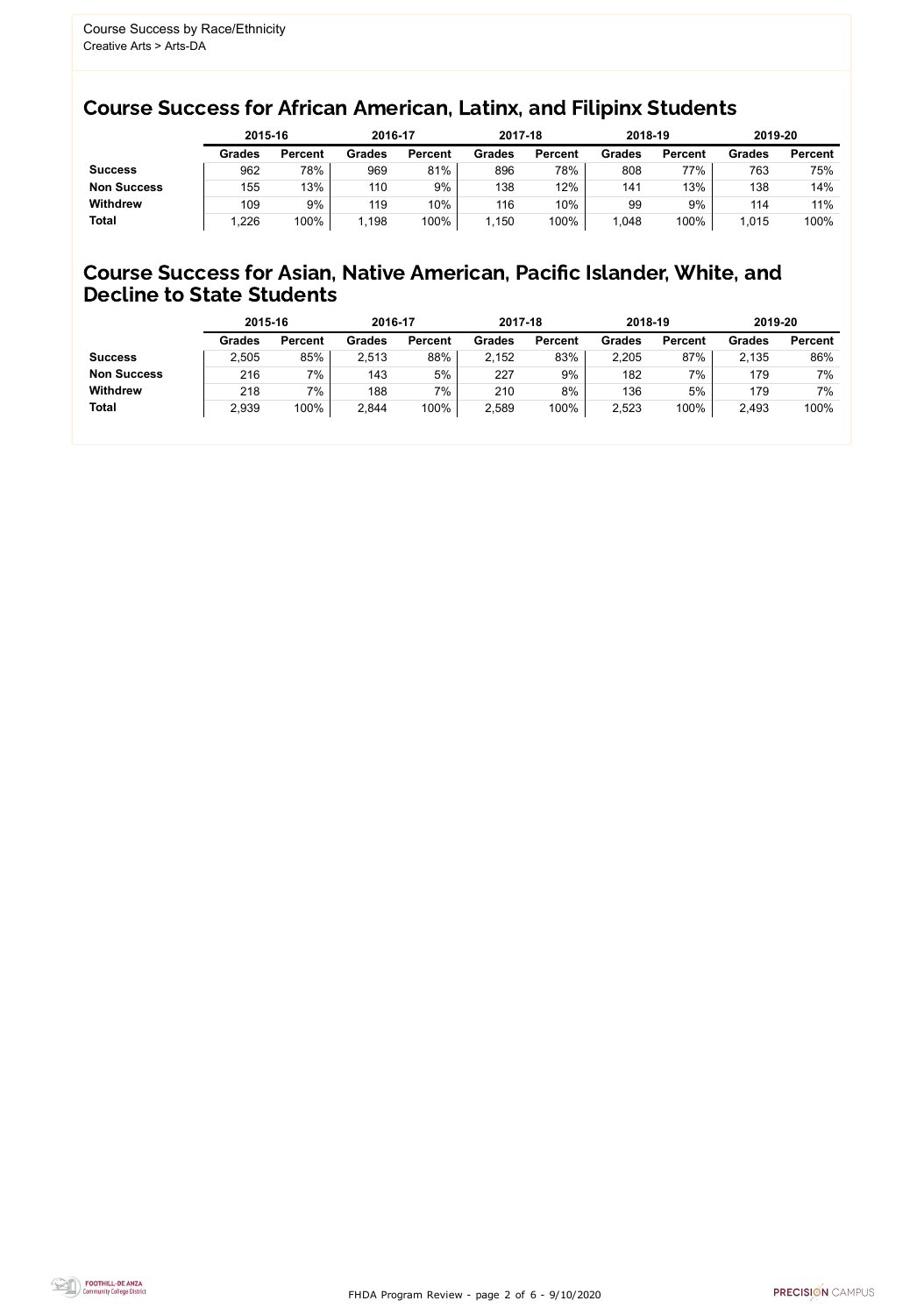FHDA Program Review - page 3 of 6 - 9/10/2020



Some courses may continue to be listed but no longer have data due to renumbering or because the course was not offered in the past five years.



## by Gender

|                     | 2015-16 |                |       | 2016-17        |       | 2017-18        |       | 2018-19        | 2019-20 |                |
|---------------------|---------|----------------|-------|----------------|-------|----------------|-------|----------------|---------|----------------|
|                     | Enr     | <b>Percent</b> | Enr   | <b>Percent</b> | Enr   | <b>Percent</b> | Enr   | <b>Percent</b> | Enr     | <b>Percent</b> |
| Female              | 2,351   | 56%            | 2,241 | 55%            | 1,990 | 53%            | 2,021 | 57%            | 1,930   | 55%            |
| <b>Male</b>         | 1,780   | 43%            | ,760  | 44%            | 1,700 | 45%            | ,517  | 42%            | 1,539   | 44%            |
| <b>Non-Binary</b>   |         | 0%             |       | $0\%$          |       | 0%             |       | $0\%$          |         | 0%             |
| <b>Not Reported</b> | 34      | $1\%$          | 41    | $1\%$          | 49    | $1\%$          | 33    | 1%             | 36      | $1\%$          |
| <b>Total</b>        | 4,165   | 100%           | 4,042 | 100%           | 3,739 | 100%           | 3,571 | 100%           | 3,508   | 100%           |

## by Ethnicity

|                         | 2015-16 |                | 2016-17 |                | 2017-18 |                | 2018-19 |                | 2019-20 |                |
|-------------------------|---------|----------------|---------|----------------|---------|----------------|---------|----------------|---------|----------------|
|                         | Enr     | <b>Percent</b> | Enr     | <b>Percent</b> | Enr     | <b>Percent</b> | Enr     | <b>Percent</b> | Enr     | <b>Percent</b> |
| <b>African American</b> | 108     | 3%             | 102     | 3%             | 91      | 2%             | 77      | 2%             | 66      | 2%             |
| <b>Asian</b>            | 1,989   | 48%            | 2,011   | 50%            | 1,789   | 48%            | 1,720   | 48%            | 1,695   | 48%            |
| <b>Filipinx</b>         | 310     | 7%             | 278     | 7%             | 267     | 7%             | 224     | 6%             | 234     | 7%             |
| Latinx                  | 808     | 19%            | 818     | 20%            | 792     | 21%            | 747     | 21%            | 715     | 20%            |
| <b>Native American</b>  | 19      | $0\%$          | 12      | 0%             | 21      | $1\%$          | 18      | 1%             | 13      | $0\%$          |
| <b>Pacific Islander</b> | 19      | $0\%$          | 22      | $1\%$          | 24      | $1\%$          | 32      | $1\%$          | 19      | 1%             |
| White                   | 808     | 19%            | 694     | 17%            | 684     | 18%            | 679     | 19%            | 632     | 18%            |
| <b>Decline to State</b> | 104     | 2%             | 105     | 3%             | 71      | 2%             | 74      | 2%             | 134     | 4%             |
| <b>Total</b>            | 4,165   | 100%           | 4,042   | 100%           | 3,739   | 100%           | 3,571   | 100%           | 3,508   | 100%           |

### by Age

|              |       | 2015-16        |       | 2016-17        |       | 2017-18        | 2018-19 |                | 2019-20 |                |
|--------------|-------|----------------|-------|----------------|-------|----------------|---------|----------------|---------|----------------|
|              | Enr   | <b>Percent</b> | Enr   | <b>Percent</b> | Enr   | <b>Percent</b> | Enr     | <b>Percent</b> | Enr     | <b>Percent</b> |
| 19 or less   | 942   | 23%            | 842   | 21%            | 775   | 21%            | 844     | 24%            | 911     | 26%            |
| $20 - 24$    | 2,101 | 50%            | 2,113 | 52%            | ,927  | 52%            | .766    | 49%            | 1,693   | 48%            |
| 25-39        | 825   | 20%            | 790   | 20%            | 748   | 20%            | 687     | 19%            | 661     | 19%            |
| $40 +$       | 297   | 7%             | 297   | 7%             | 289   | 8%             | 274     | 8%             | 243     | $7\%$          |
| <b>Total</b> | 4,165 | 100%           | 4,042 | 100%           | 3,739 | 100%           | 3,571   | 100%           | 3,508   | 100%           |

### by Education Level

|                           | 2015-16 |                |       | 2016-17        |       | 2017-18        | 2018-19 |                | 2019-20 |                |
|---------------------------|---------|----------------|-------|----------------|-------|----------------|---------|----------------|---------|----------------|
|                           | Enr     | <b>Percent</b> | Enr   | <b>Percent</b> | Enr   | <b>Percent</b> | Enr     | <b>Percent</b> | Enr     | <b>Percent</b> |
| <b>Bachelor or higher</b> | 449     | 11%            | 424   | 10%            | 447   | 12%            | 392     | 11%            | 347     | 10%            |
| <b>Associate</b>          | 96      | 2%             | 107   | 3%             | 84    | 2%             | 90      | 3%             | 96      | 3%             |
| <b>HS/Equivalent</b>      | 3,237   | 78%            | 3.112 | 77%            | 2,868 | 77%            | 2,801   | 78%            | 2,787   | 79%            |
| <b>All Other</b>          | 383     | 9%             | 399   | 10%            | 340   | 9%             | 288     | 8%             | 278     | 8%             |
| <b>Total</b>              | 4,165   | 100%           | 4,042 | 100%           | 3,739 | 100%           | 3,571   | 100%           | 3,508   | 100%           |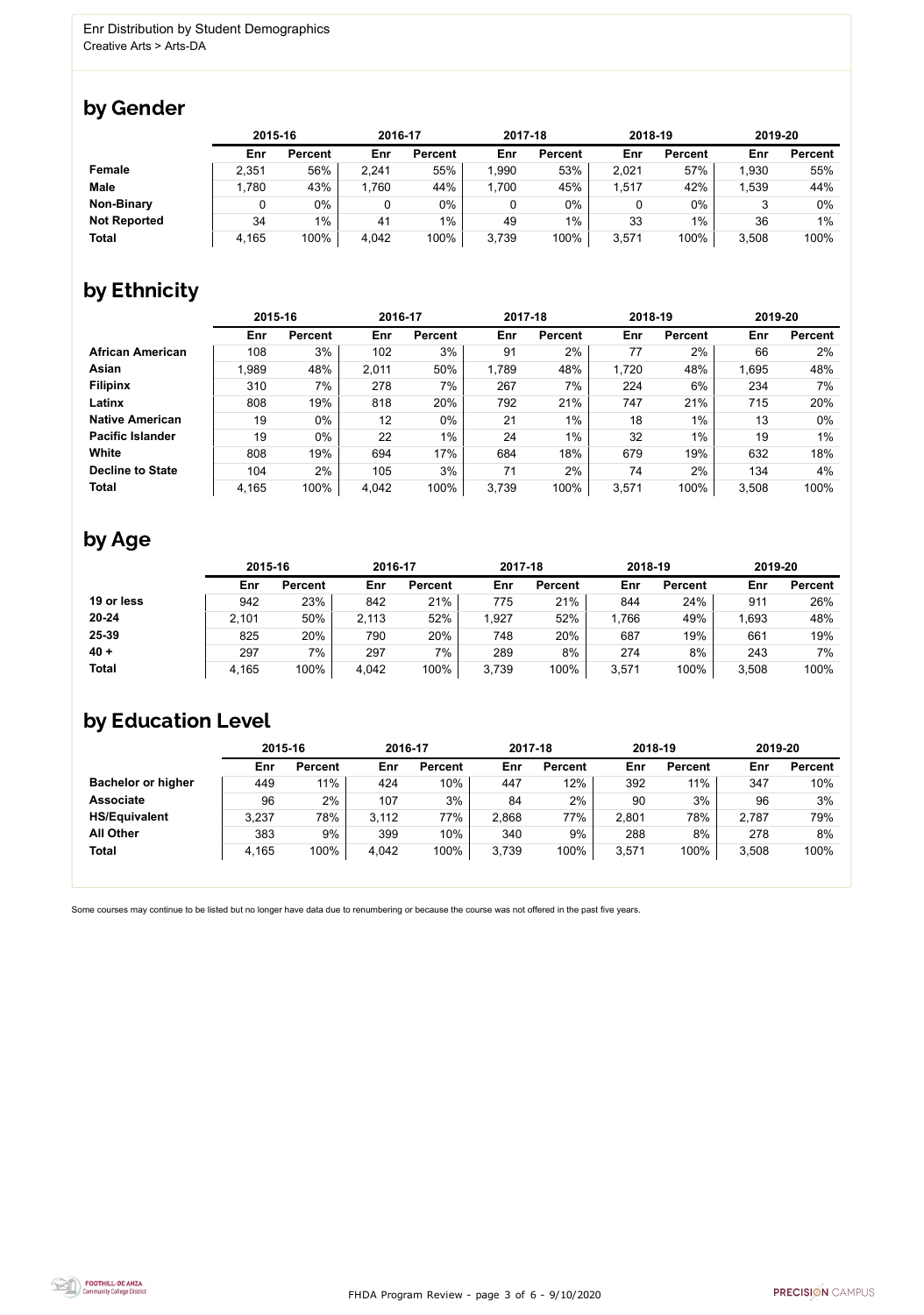FHDA Program Review - page 4 of 6 - 9/10/2020



#### Success Rates by Gender Creative Arts > Arts-DA

|                     |                | 2019-20        |                    |                |                 |                |               |                |  |  |  |  |  |  |
|---------------------|----------------|----------------|--------------------|----------------|-----------------|----------------|---------------|----------------|--|--|--|--|--|--|
|                     | <b>Success</b> |                | <b>Non Success</b> |                | <b>Withdrew</b> |                | <b>Total</b>  |                |  |  |  |  |  |  |
|                     | <b>Grades</b>  | <b>Percent</b> | <b>Grades</b>      | <b>Percent</b> | <b>Grades</b>   | <b>Percent</b> | <b>Grades</b> | <b>Percent</b> |  |  |  |  |  |  |
| Female              | 1,640          | 85%            | 142                | $7\%$          | 148             | 8%             | 1,930         | 100%           |  |  |  |  |  |  |
| <b>Male</b>         | 1,226          | 80%            | 169                | 11%            | 144             | 9%             | 1,539         | 100%           |  |  |  |  |  |  |
| <b>Non-Binary</b>   |                | 33%            | 2                  | 67%            | 0               | $0\%$          | 3             | 100%           |  |  |  |  |  |  |
| <b>Not Reported</b> | 31             | 86%            | 4                  | 11%            |                 | 3%             | 36            | 100%           |  |  |  |  |  |  |
| All                 | 2,898          | 83%            | 317                | 9%             | 293             | 8%             | 3,508         | 100%           |  |  |  |  |  |  |

|                     |               | 2018-19                              |               |                |               |                 |               |                |  |  |  |  |  |
|---------------------|---------------|--------------------------------------|---------------|----------------|---------------|-----------------|---------------|----------------|--|--|--|--|--|
|                     |               | <b>Non Success</b><br><b>Success</b> |               |                |               | <b>Withdrew</b> | <b>Total</b>  |                |  |  |  |  |  |
|                     | <b>Grades</b> | <b>Percent</b>                       | <b>Grades</b> | <b>Percent</b> | <b>Grades</b> | <b>Percent</b>  | <b>Grades</b> | <b>Percent</b> |  |  |  |  |  |
| Female              | 1,741         | 86%                                  | 163           | 8%             | 117           | 6%              | 2,021         | 100%           |  |  |  |  |  |
| <b>Male</b>         | 1,243         | 82%                                  | 159           | 10%            | 115           | 8%              | 1,517         | 100%           |  |  |  |  |  |
| <b>Non-Binary</b>   |               | N/A                                  | 0             | N/A            |               | N/A             | U             | 100%           |  |  |  |  |  |
| <b>Not Reported</b> | 29            | 88%                                  |               | 3%             | 2<br>J        | 9%              | 33            | 100%           |  |  |  |  |  |
| All                 | 3,013         | 84%                                  | 323           | 9%             | 235           | 7%              | 3,571         | 100%           |  |  |  |  |  |

|                     |               | 2017-18                              |               |                |               |                |               |                |  |  |  |  |  |
|---------------------|---------------|--------------------------------------|---------------|----------------|---------------|----------------|---------------|----------------|--|--|--|--|--|
|                     |               | <b>Non Success</b><br><b>Success</b> |               |                |               |                | <b>Total</b>  |                |  |  |  |  |  |
|                     | <b>Grades</b> | <b>Percent</b>                       | <b>Grades</b> | <b>Percent</b> | <b>Grades</b> | <b>Percent</b> | <b>Grades</b> | <b>Percent</b> |  |  |  |  |  |
| <b>Female</b>       | 1,676         | 84%                                  | 150           | 8%             | 164           | 8%             | ,990          | 100%           |  |  |  |  |  |
| <b>Male</b>         | 1,329         | 78%                                  | 212           | 12%            | 159           | 9%             | 1,700         | 100%           |  |  |  |  |  |
| <b>Non-Binary</b>   | 0             | N/A                                  | 0             | N/A            | 0             | N/A            | υ             | 100%           |  |  |  |  |  |
| <b>Not Reported</b> | 43            | 88%                                  | 3             | 6%             | 3             | 6%             | 49            | 100%           |  |  |  |  |  |
| All                 | 3,048         | 82%                                  | 365           | 10%            | 326           | 9%             | 3,739         | 100%           |  |  |  |  |  |

|                     |               |                |               | 2016-17        |               |                                 |               |                |
|---------------------|---------------|----------------|---------------|----------------|---------------|---------------------------------|---------------|----------------|
|                     |               | <b>Success</b> |               |                |               | <b>Total</b><br><b>Withdrew</b> |               |                |
|                     | <b>Grades</b> | <b>Percent</b> | <b>Grades</b> | <b>Percent</b> | <b>Grades</b> | <b>Percent</b>                  | <b>Grades</b> | <b>Percent</b> |
| <b>Female</b>       | 1,976         | 88%            | 107           | 5%             | 158           | 7%                              | 2,241         | 100%           |
| <b>Male</b>         | 1,471         | 84%            | 144           | 8%             | 145           | 8%                              | 1,760         | 100%           |
| <b>Non-Binary</b>   | 0             | N/A            |               | N/A            | 0             | N/A                             | 0             | 100%           |
| <b>Not Reported</b> | 35            | 85%            | 2             | 5%             | 4             | 10%                             | 41            | 100%           |
| All                 | 3,482         | 86%            | 253           | 6%             | 307           | 8%                              | 4,042         | 100%           |

|                     |               | 2015-16                                                                 |               |                |               |                |               |                |  |  |
|---------------------|---------------|-------------------------------------------------------------------------|---------------|----------------|---------------|----------------|---------------|----------------|--|--|
|                     |               | <b>Total</b><br><b>Withdrew</b><br><b>Non Success</b><br><b>Success</b> |               |                |               |                |               |                |  |  |
|                     | <b>Grades</b> | <b>Percent</b>                                                          | <b>Grades</b> | <b>Percent</b> | <b>Grades</b> | <b>Percent</b> | <b>Grades</b> | <b>Percent</b> |  |  |
| Female              | 2,015         | 86%                                                                     | 174           | $7\%$          | 162           | 7%             | 2,351         | 100%           |  |  |
| <b>Male</b>         | 1,422         | 80%                                                                     | 195           | 11%            | 163           | 9%             | 1,780         | 100%           |  |  |
| <b>Non-Binary</b>   | 0             | N/A                                                                     | 0             | N/A            |               | N/A            | 0             | 100%           |  |  |
| <b>Not Reported</b> | 30            | 88%                                                                     | າ             | 6%             | 2             | 6%             | 34            | 100%           |  |  |
| All                 | 3,467         | 83%                                                                     | 371           | 9%             | 327           | 8%             | 4,165         | 100%           |  |  |

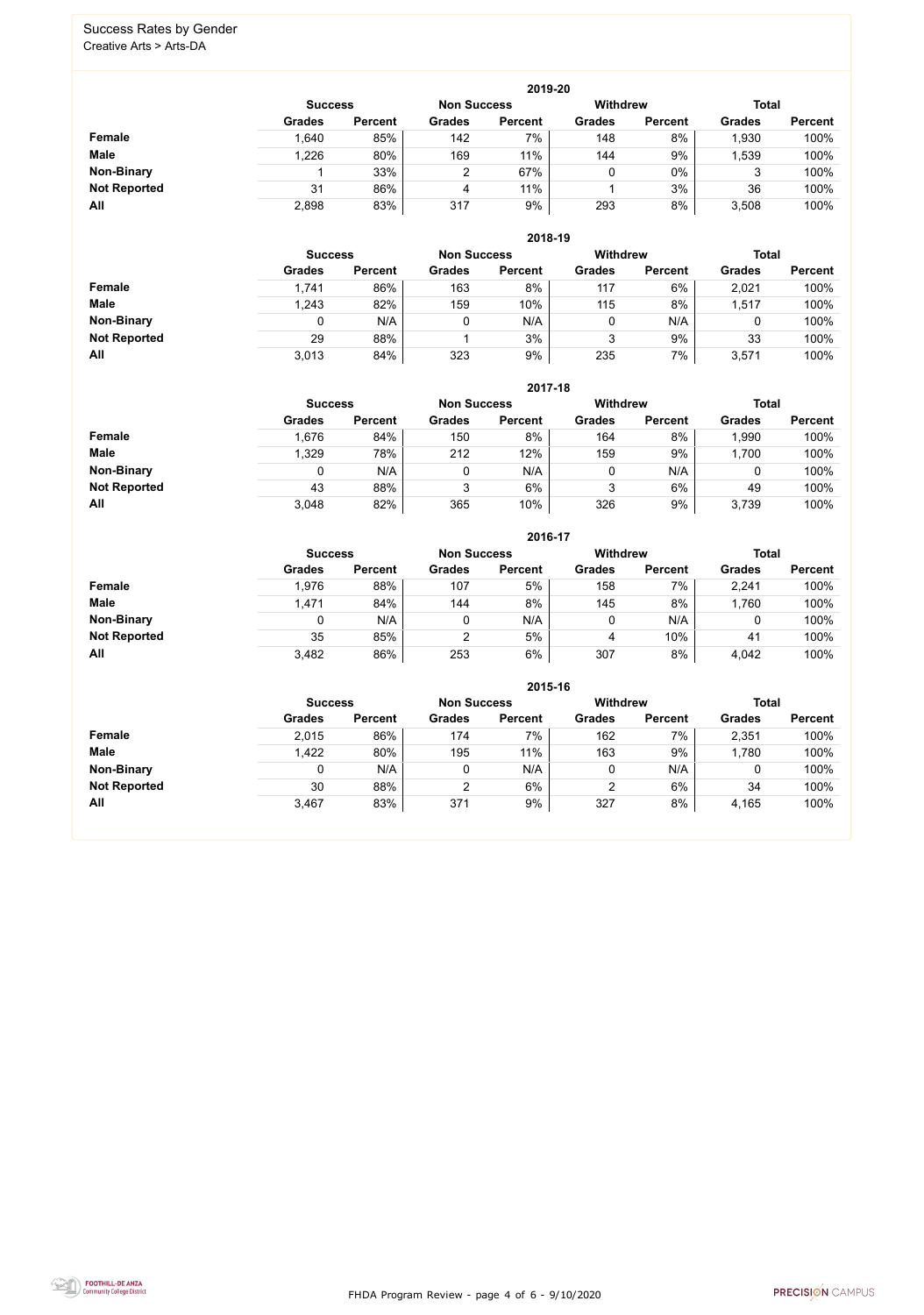FHDA Program Review - page 5 of 6 - 9/10/2020



#### Success Rates by Age Creative Arts > Arts-DA

|            |                |                    |               | 2019-20         |               |                |               |                |
|------------|----------------|--------------------|---------------|-----------------|---------------|----------------|---------------|----------------|
|            | <b>Success</b> | <b>Non Success</b> |               | <b>Withdrew</b> | <b>Total</b>  |                |               |                |
|            | <b>Grades</b>  | <b>Percent</b>     | <b>Grades</b> | <b>Percent</b>  | <b>Grades</b> | <b>Percent</b> | <b>Grades</b> | <b>Percent</b> |
| 19 or less | 772            | 85%                | 81            | 9%              | 58            | 6%             | 911           | 100%           |
| $20 - 24$  | 1,372          | 81%                | 176           | 10%             | 145           | 9%             | 1,693         | 100%           |
| 25-39      | 541            | 82%                | 49            | 7%              | 71            | 11%            | 661           | 100%           |
| $40 +$     | 213            | 88%                | 11            | 5%              | 19            | 8%             | 243           | 100%           |
| All        | 2,898          | 83%                | 317           | 9%              | 293           | 8%             | 3,508         | 100%           |

**2018-19**

|            | <b>Success</b> |                | <b>Non Success</b> |                | <b>Withdrew</b> |                | <b>Total</b>  |                |
|------------|----------------|----------------|--------------------|----------------|-----------------|----------------|---------------|----------------|
|            | <b>Grades</b>  | <b>Percent</b> | <b>Grades</b>      | <b>Percent</b> | <b>Grades</b>   | <b>Percent</b> | <b>Grades</b> | <b>Percent</b> |
| 19 or less | 724            | 86%            | 74                 | 9%             | 46              | 5%             | 844           | 100%           |
| $20 - 24$  | 1,472          | 83%            | 177                | 10%            | 117             | 7%             | 1,766         | 100%           |
| 25-39      | 577            | 84%            | 57                 | 8%             | 53              | 8%             | 687           | 100%           |
| $40 +$     | 240            | 88%            | 15                 | 5%             | 19              | 7%             | 274           | 100%           |
| All        | 3,013          | 84%            | 323                | 9%             | 235             | 7%             | 3,571         | 100%           |

|            |                                      |                |               | 2017-18        |                 |                |               |                |
|------------|--------------------------------------|----------------|---------------|----------------|-----------------|----------------|---------------|----------------|
|            | <b>Non Success</b><br><b>Success</b> |                |               |                | <b>Withdrew</b> |                | <b>Total</b>  |                |
|            | <b>Grades</b>                        | <b>Percent</b> | <b>Grades</b> | <b>Percent</b> | <b>Grades</b>   | <b>Percent</b> | <b>Grades</b> | <b>Percent</b> |
| 19 or less | 649                                  | 84%            | 69            | 9%             | 57              | 7%             | 775           | 100%           |
| 20-24      | 1,550                                | 80%            | 220           | 11%            | 157             | 8%             | 1,927         | 100%           |
| 25-39      | 610                                  | 82%            | 61            | 8%             | 77              | 10%            | 748           | 100%           |
| $40 +$     | 239                                  | 83%            | 15            | 5%             | 35              | 12%            | 289           | 100%           |
| All        | 3,048                                | 82%            | 365           | 10%            | 326             | 9%             | 3,739         | 100%           |

|            |                                      |                |               | 2016-17        |                 |                |               |                |
|------------|--------------------------------------|----------------|---------------|----------------|-----------------|----------------|---------------|----------------|
|            | <b>Non Success</b><br><b>Success</b> |                |               |                | <b>Withdrew</b> |                | <b>Total</b>  |                |
|            | <b>Grades</b>                        | <b>Percent</b> | <b>Grades</b> | <b>Percent</b> | <b>Grades</b>   | <b>Percent</b> | <b>Grades</b> | <b>Percent</b> |
| 19 or less | 724                                  | 86%            | 58            | 7%             | 60              | 7%             | 842           | 100%           |
| 20-24      | 1,817                                | 86%            | 145           | 7%             | 151             | 7%             | 2,113         | 100%           |
| 25-39      | 678                                  | 86%            | 42            | 5%             | 70              | 9%             | 790           | 100%           |
| $40 +$     | 263                                  | 89%            | 8             | 3%             | 26              | 9%             | 297           | 100%           |
| All        | 3,482                                | 86%            | 253           | 6%             | 307             | 8%             | 4,042         | 100%           |

|            |                                                         |                |               | 2015-16        |               |                |               |                |
|------------|---------------------------------------------------------|----------------|---------------|----------------|---------------|----------------|---------------|----------------|
|            | <b>Withdrew</b><br><b>Non Success</b><br><b>Success</b> |                |               |                |               |                |               |                |
|            | <b>Grades</b>                                           | <b>Percent</b> | <b>Grades</b> | <b>Percent</b> | <b>Grades</b> | <b>Percent</b> | <b>Grades</b> | <b>Percent</b> |
| 19 or less | 804                                                     | 85%            | 87            | 9%             | 51            | 5%             | 942           | 100%           |
| $20 - 24$  | 1,716                                                   | 82%            | 201           | 10%            | 184           | 9%             | 2,101         | 100%           |
| 25-39      | 699                                                     | 85%            | 66            | 8%             | 60            | 7%             | 825           | 100%           |
| $40 +$     | 248                                                     | 84%            | 17            | 6%             | 32            | 11%            | 297           | 100%           |
| All        | 3,467                                                   | 83%            | 371           | 9%             | 327           | 8%             | 4,165         | 100%           |